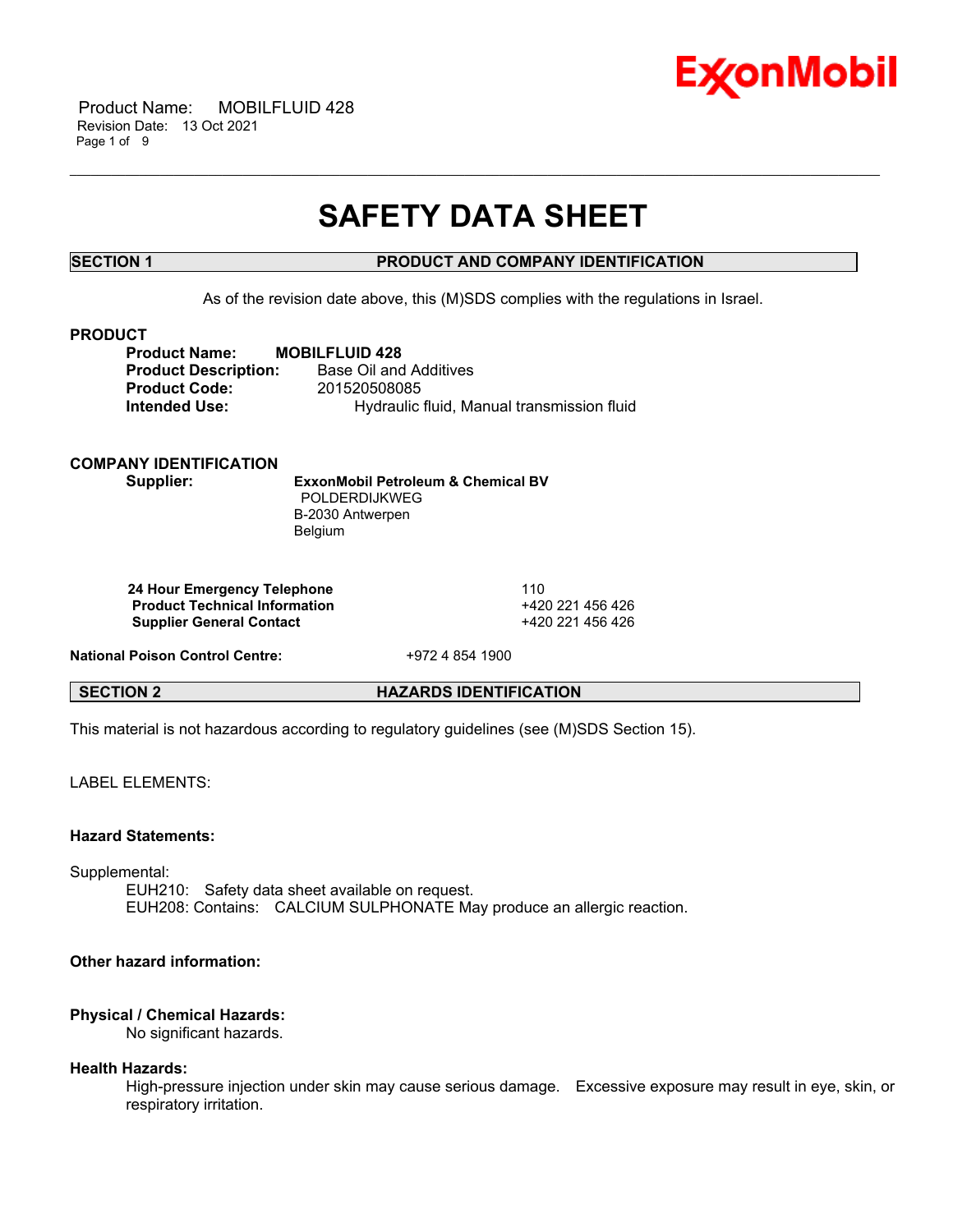

 Product Name: MOBILFLUID 428 Revision Date: 13 Oct 2021 Page 2 of 9

#### **Environmental Hazards:**

No significant hazards.

**NOTE:** This material should not be used for any other purpose than the intended use in Section 1 without expert advice. Health studies have shown that chemical exposure may cause potential human health risks which may vary from person to person.

\_\_\_\_\_\_\_\_\_\_\_\_\_\_\_\_\_\_\_\_\_\_\_\_\_\_\_\_\_\_\_\_\_\_\_\_\_\_\_\_\_\_\_\_\_\_\_\_\_\_\_\_\_\_\_\_\_\_\_\_\_\_\_\_\_\_\_\_\_\_\_\_\_\_\_\_\_\_\_\_\_\_\_\_\_\_\_\_\_\_\_\_\_\_\_\_\_\_\_\_\_\_\_\_\_\_\_\_\_\_\_\_\_\_\_\_\_

# **SECTION 3 COMPOSITION / INFORMATION ON INGREDIENTS**

This material is defined as a mixture.

#### **No Reportable Hazardous Substance(s) or Complex Substance(s).**

| <b>Name</b>                               | CAS#        | Concentration* | <b>GHS Hazard Codes</b> |
|-------------------------------------------|-------------|----------------|-------------------------|
| ICALCIUM BRANCHED CHAIN ALKARYL SULFONATE | 68610-84-4  | $- < 5\%$      | H317                    |
| ICALCIUM LONG CHAIN ALKARYL SULPHONATE    | 722503-68-6 | $- < 5\%$      | H317                    |
| <b>IZINC ALKYLDITHIOPHOSPHATE</b>         | 68649-42-3  | $- < 2.5\%$    | H318, H401, H411        |

\* All concentrations are percent by weight unless ingredient is a gas. Gas concentrations are in percent by volume.

| SECTION 4 | <b>FIRST AID MEASURES</b> |
|-----------|---------------------------|
|           |                           |

#### **INHALATION**

Remove from further exposure. For those providing assistance, avoid exposure to yourself or others. Use adequate respiratory protection. If respiratory irritation, dizziness, nausea, or unconsciousness occurs, seek immediate medical assistance. If breathing has stopped, assist ventilation with a mechanical device or use mouth-to-mouth resuscitation.

# **SKIN CONTACT**

Wash contact areas with soap and water. If product is injected into or under the skin, or into any part of the body, regardless of the appearance of the wound or its size, the individual should be evaluated immediately by a physician as a surgical emergency. Even though initial symptoms from high pressure injection may be minimal or absent, early surgical treatment within the first few hours may significantly reduce the ultimate extent of injury.

# **EYE CONTACT**

Flush thoroughly with water. If irritation occurs, get medical assistance.

#### **INGESTION**

First aid is normally not required. Seek medical attention if discomfort occurs.

# **NOTE TO PHYSICIAN**

None

# **SECTION 5 FIRE FIGHTING MEASURES**

# **EXTINGUISHING MEDIA**

**Appropriate Extinguishing Media:** Use water fog, foam, dry chemical or carbon dioxide (CO2) to extinguish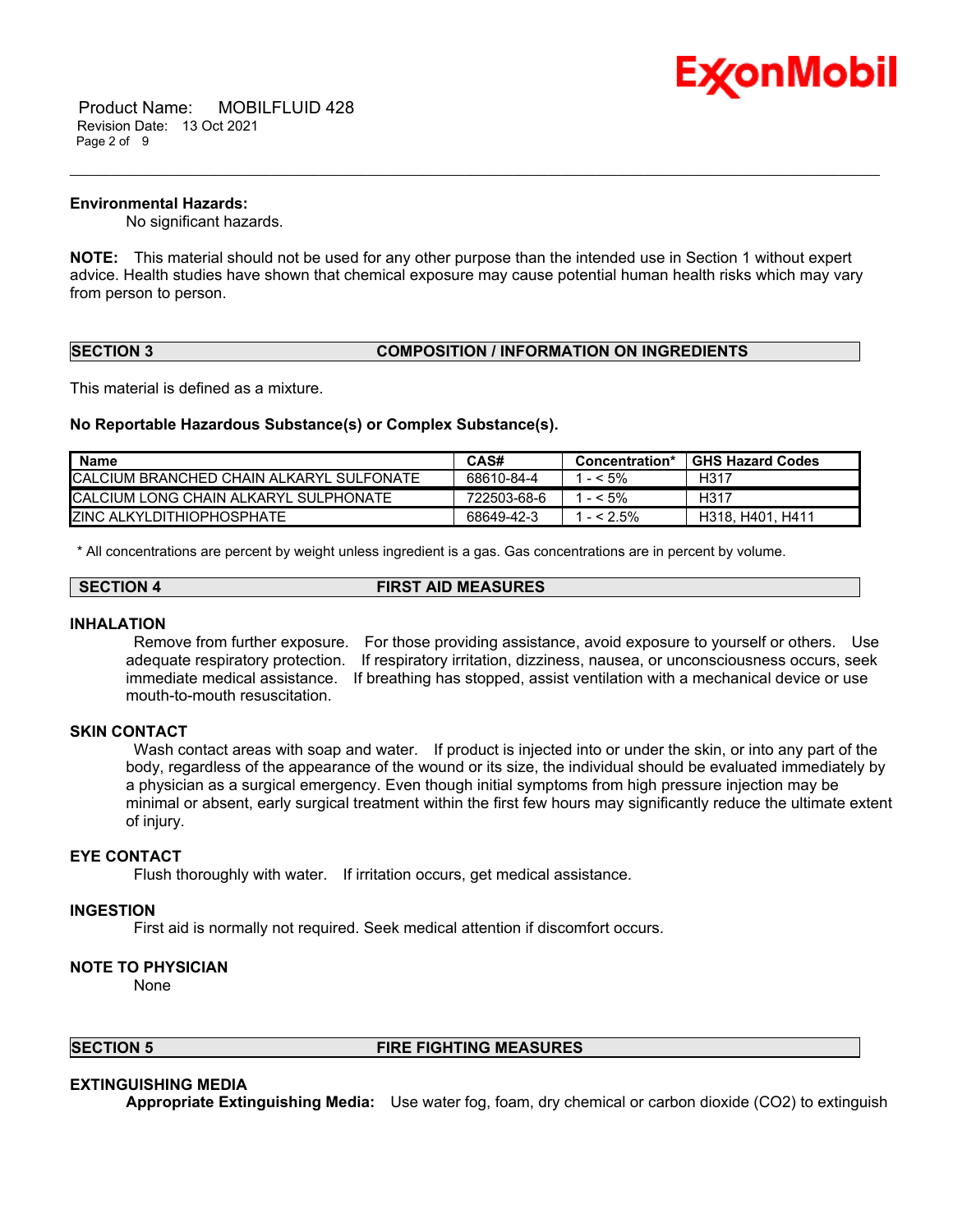

 Product Name: MOBILFLUID 428 Revision Date: 13 Oct 2021 Page 3 of 9

#### flames.

**Inappropriate Extinguishing Media:** Straight streams of water

#### **FIRE FIGHTING**

**Fire Fighting Instructions:** Evacuate area. Prevent run-off from fire control or dilution from entering streams, sewers or drinking water supply. Fire-fighters should use standard protective equipment and in enclosed spaces, self-contained breathing apparatus (SCBA). Use water spray to cool fire exposed surfaces and to protect personnel.

\_\_\_\_\_\_\_\_\_\_\_\_\_\_\_\_\_\_\_\_\_\_\_\_\_\_\_\_\_\_\_\_\_\_\_\_\_\_\_\_\_\_\_\_\_\_\_\_\_\_\_\_\_\_\_\_\_\_\_\_\_\_\_\_\_\_\_\_\_\_\_\_\_\_\_\_\_\_\_\_\_\_\_\_\_\_\_\_\_\_\_\_\_\_\_\_\_\_\_\_\_\_\_\_\_\_\_\_\_\_\_\_\_\_\_\_\_

**Unusual Fire Hazards:** Pressurised mists may form a flammable mixture.

**Hazardous Combustion Products:** Aldehydes, Incomplete combustion products, Oxides of carbon, Smoke, Fume, Sulphur oxides

# **FLAMMABILITY PROPERTIES**

**Flash Point [Method]:** >200°C (392°F) [ASTM D-92] **Flammable Limits (Approximate volume % in air):** LEL: 0.9 UEL: 7.0 **Autoignition Temperature:** N/D

# **SECTION 6 ACCIDENTAL RELEASE MEASURES**

#### **NOTIFICATION PROCEDURES**

In the event of a spill or accidental release, notify relevant authorities in accordance with all applicable regulations.

#### **PROTECTIVE MEASURES**

Avoid contact with spilled material. See Section 5 for fire fighting information. See the Hazard Identification Section for Significant Hazards. See Section 4 for First Aid Advice. See Section 8 for advice on the minimum requirements for personal protective equipment. Additional protective measures may be necessary, depending on the specific circumstances and/or the expert judgment of the emergency responders.

For emergency responders: Respiratory protection: respiratory protection will be necessary only in special cases, e.g., formation of mists. Half-face or full-face respirator with filter(s) for dust/organic vapor or Self Contained Breathing Apparatus (SCBA) can be used depending on the size of spill and potential level of exposure. If the exposure cannot be completely characterized or an oxygen deficient atmosphere is possible or anticipated, SCBA is recommended. Work gloves that are resistant to hydrocarbons are recommended. Gloves made of polyvinyl acetate (PVA) are not water-resistant and are not suitable for emergency use. Chemical goggles are recommended if splashes or contact with eyes is possible. Small spills: normal antistatic work clothes are usually adequate. Large spills: full body suit of chemical resistant, antistatic material is recommended.

#### **SPILL MANAGEMENT**

**Land Spill:** Stop leak if you can do so without risk. Recover by pumping or with suitable absorbent.

**Water Spill:** Stop leak if you can do so without risk. Confine the spill immediately with booms. Warn other shipping. Remove from the surface by skimming or with suitable absorbents. Seek the advice of a specialist before using dispersants.

Water spill and land spill recommendations are based on the most likely spill scenario for this material; however, geographic conditions, wind, temperature, (and in the case of a water spill) wave and current direction and speed may greatly influence the appropriate action to be taken. For this reason, local experts should be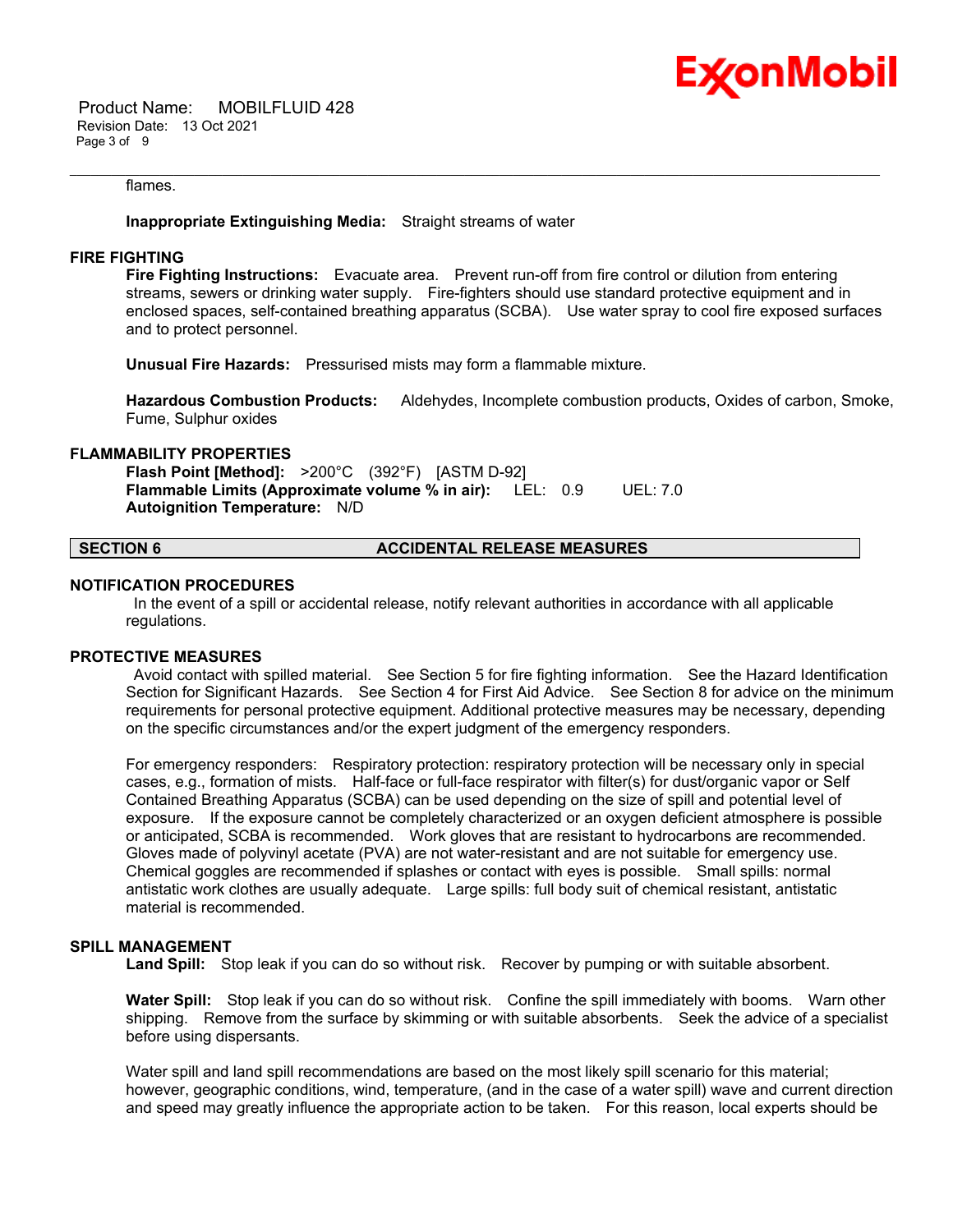

 Product Name: MOBILFLUID 428 Revision Date: 13 Oct 2021 Page 4 of 9

consulted. Note: Local regulations may prescribe or limit action to be taken.

#### **ENVIRONMENTAL PRECAUTIONS**

Large Spills: Dyke far ahead of liquid spill for later recovery and disposal. Prevent entry into waterways, sewers, basements or confined areas.

#### **SECTION 7 HANDLING AND STORAGE**

\_\_\_\_\_\_\_\_\_\_\_\_\_\_\_\_\_\_\_\_\_\_\_\_\_\_\_\_\_\_\_\_\_\_\_\_\_\_\_\_\_\_\_\_\_\_\_\_\_\_\_\_\_\_\_\_\_\_\_\_\_\_\_\_\_\_\_\_\_\_\_\_\_\_\_\_\_\_\_\_\_\_\_\_\_\_\_\_\_\_\_\_\_\_\_\_\_\_\_\_\_\_\_\_\_\_\_\_\_\_\_\_\_\_\_\_\_

# **HANDLING**

 Prevent small spills and leakage to avoid slip hazard. Material can accumulate static charges which may cause an electrical spark (ignition source). When the material is handled in bulk, an electrical spark could ignite any flammable vapors from liquids or residues that may be present (e.g., during switch-loading operations). Use proper bonding and/or earthing procedures. However, bonding and earthing may not eliminate the hazard from static accumulation. Consult local applicable standards for guidance. Additional references include American Petroleum Institute 2003 (Protection Against Ignitions Arising out of Static, Lightning and Stray Currents) or National Fire Protection Agency 77 (Recommended Practice on Static Electricity) or CENELEC CLC/TR 50404 (Electrostatics - Code of practice for the avoidance of hazards due to static electricity).

**Static Accumulator:** This material is a static accumulator.

#### **STORAGE**

The type of container used to store the material may affect static accumulation and dissipation. Do not store in open or unlabelled containers. Keep away from incompatible materials.

# **SECTION 8 EXPOSURE CONTROLS / PERSONAL PROTECTION**

# **8.1. CONTROL PARAMETERS**

Work Safety Regulations (Environmental Monitoring and Biological Monitoring of Workers with Harmful Agents).

**Exposure limits/standards for materials that can be formed when handling this product:** When mists/aerosols can occur the following is recommended: 5 mg/m<sup>3</sup> - ACGIH TLV (inhalable fraction). Note: Information about recommended monitoring procedures can be obtained from the relevant agency(ies)/institute(s):

# **ENGINEERING CONTROLS**

The level of protection and types of controls necessary will vary depending upon potential exposure conditions. Control measures to consider:

No special requirements under ordinary conditions of use and with adequate ventilation.

#### **PERSONAL PROTECTION**

Personal protective equipment selections vary based on potential exposure conditions such as applications, handling practices, concentration and ventilation. Information on the selection of protective equipment for use with this material, as provided below, is based upon intended, normal usage.

**Respiratory Protection:** If engineering controls do not maintain airborne contaminant concentrations at a level which is adequate to protect worker health, an approved respirator may be appropriate. Respirator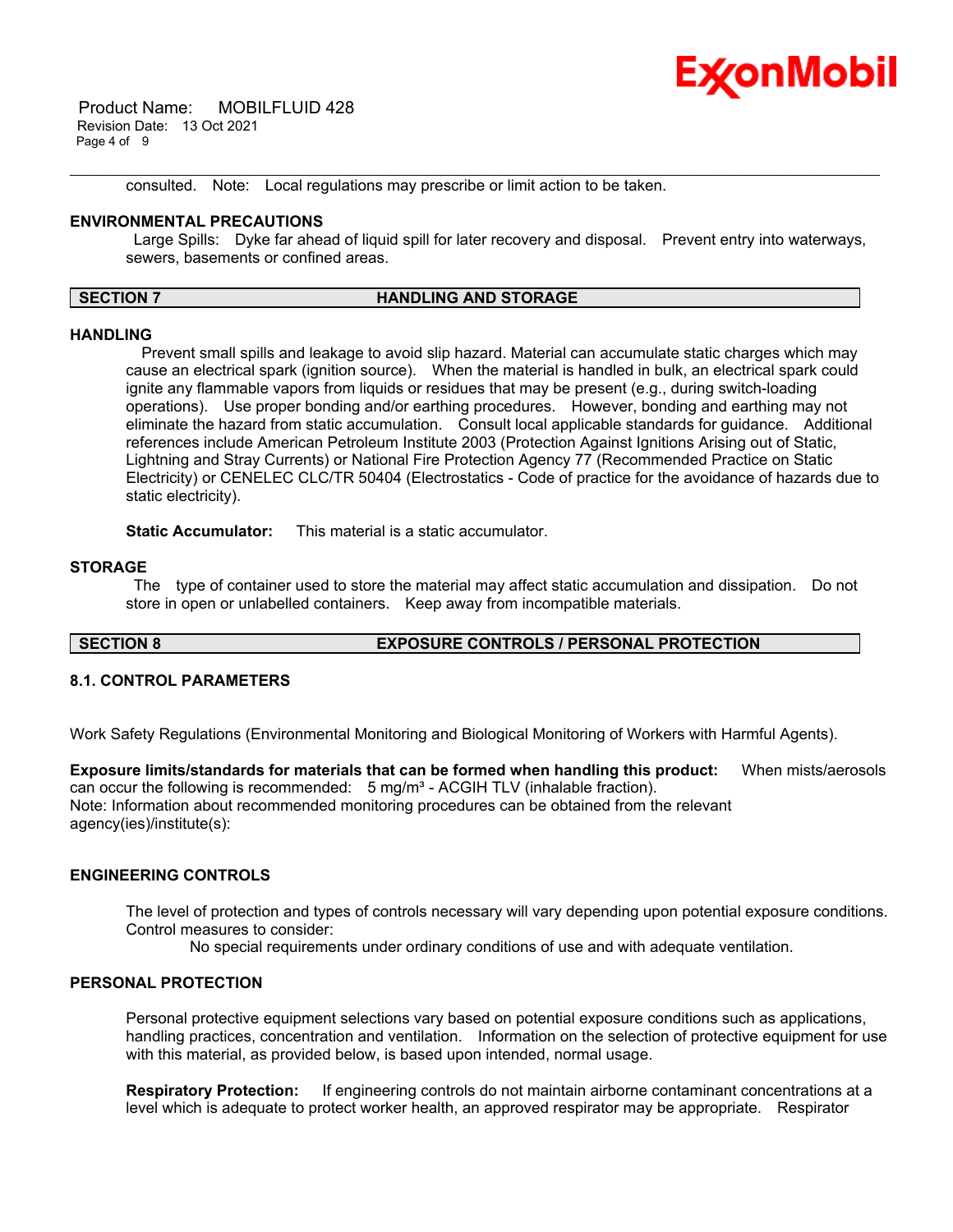

selection, use, and maintenance must be in accordance with regulatory requirements, if applicable. Types of respirators to be considered for this material include:

No special requirements under ordinary conditions of use and with adequate ventilation.

\_\_\_\_\_\_\_\_\_\_\_\_\_\_\_\_\_\_\_\_\_\_\_\_\_\_\_\_\_\_\_\_\_\_\_\_\_\_\_\_\_\_\_\_\_\_\_\_\_\_\_\_\_\_\_\_\_\_\_\_\_\_\_\_\_\_\_\_\_\_\_\_\_\_\_\_\_\_\_\_\_\_\_\_\_\_\_\_\_\_\_\_\_\_\_\_\_\_\_\_\_\_\_\_\_\_\_\_\_\_\_\_\_\_\_\_\_

For high airborne concentrations, use an approved supplied-air respirator, operated in positive pressure mode. Supplied air respirators with an escape bottle may be appropriate when oxygen levels are inadequate, gas/vapour warning properties are poor, or if air purifying filter capacity/rating may be exceeded.

**Hand Protection:** Any specific glove information provided is based on published literature and glove manufacturer data. Glove suitability and breakthrough time will differ depending on the specific use conditions. Contact the glove manufacturer for specific advice on glove selection and breakthrough times for your use conditions. Inspect and replace worn or damaged gloves. The types of gloves to be considered for this material include:

No protection is ordinarily required under normal conditions of use.

**Eye Protection:** If contact is likely, safety glasses with side shields are recommended.

**Skin and Body Protection:** Any specific clothing information provided is based on published literature or manufacturer data. The types of clothing to be considered for this material include:

No skin protection is ordinarily required under normal conditions of use. In accordance with good industrial hygiene practices, precautions should be taken to avoid skin contact.

**Specific Hygiene Measures:** Always observe good personal hygiene measures, such as washing after handling the material and before eating, drinking, and/or smoking. Routinely wash work clothing and protective equipment to remove contaminants. Discard contaminated clothing and footwear that cannot be cleaned. Practice good housekeeping.

# **ENVIRONMENTAL CONTROLS**

Comply with applicable environmental regulations limiting discharge to air, water and soil. Protect the environment by applying appropriate control measures to prevent or limit emissions.

# **SECTION 9 PHYSICAL AND CHEMICAL PROPERTIES**

**Note: Physical and chemical properties are provided for safety, health and environmental considerations only and may not fully represent product specifications. Contact the Supplier for additional information.**

# **GENERAL INFORMATION**

**Physical State:** Liquid **Colour:** Pale Yellow **Odour:** Characteristic **Odour Threshold:** N/D

**IMPORTANT HEALTH, SAFETY, AND ENVIRONMENTAL INFORMATION Relative Density (at 15 °C):** 0.866 **Flammability (Solid, Gas):** N/A **Flash Point [Method]:** >200°C (392°F) [ASTM D-92] **Flammable Limits (Approximate volume % in air):** LEL: 0.9 UEL: 7.0 **Autoignition Temperature:** N/D **Boiling Point / Range:** > 316°C (601°F) **Decomposition Temperature:** N/D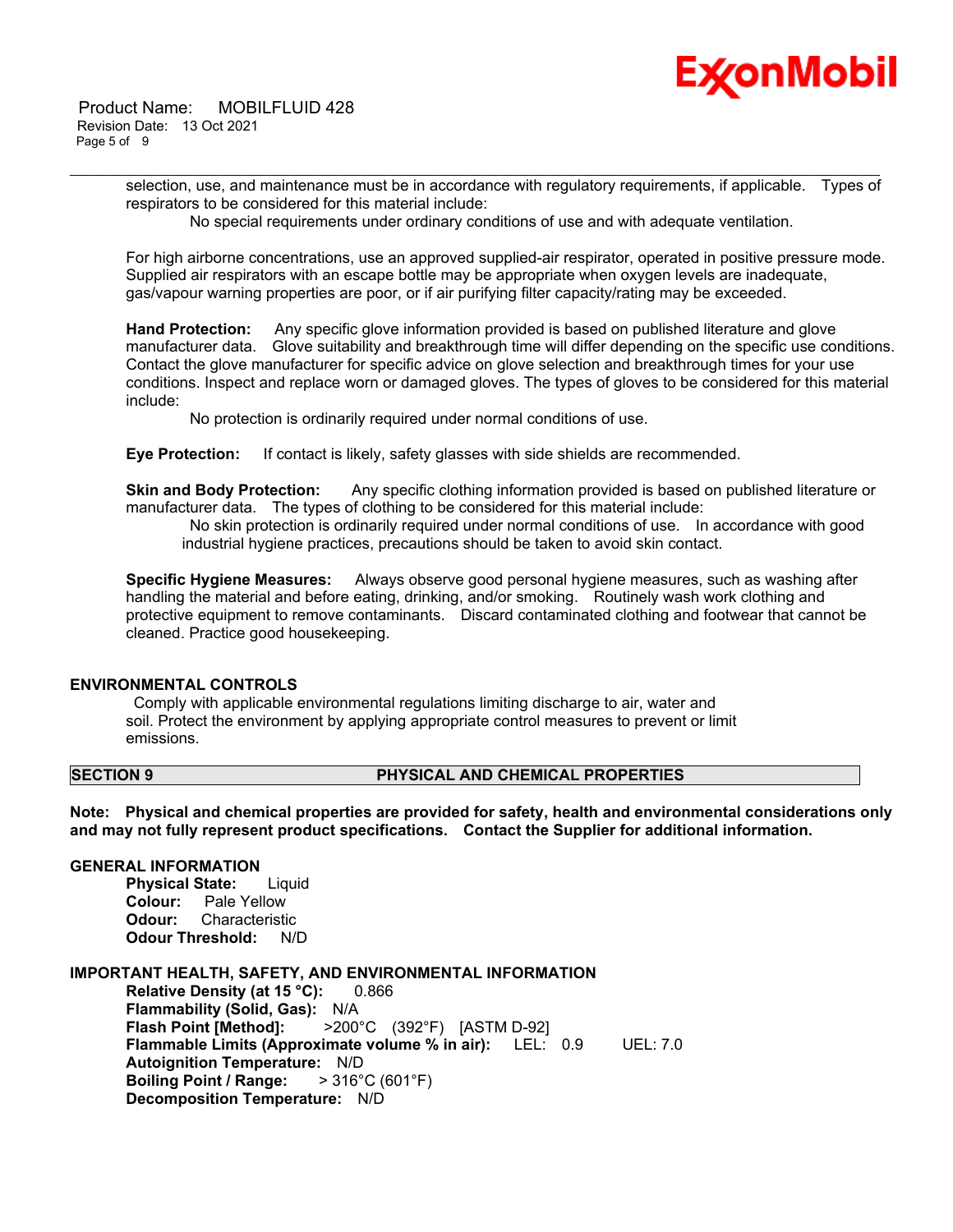

 Product Name: MOBILFLUID 428 Revision Date: 13 Oct 2021 Page 6 of 9

> **Vapour Density (Air = 1):** > 2 at 101 kPa **Vapour Pressure:** < 0.013 kPa (0.1 mm Hg) at 20 °C **Evaporation Rate (n-butyl acetate = 1):** N/D **pH:** N/A **Log Pow (n-Octanol/Water Partition Coefficient):** > 3.5 **Solubility in Water:** Negligible **Viscosity:** >58 cSt (58 mm2/sec) at 40°C | >8 cSt (8 mm2/sec) at 100°C [ASTM D 445] **Oxidizing Properties:** See Hazards Identification Section.

\_\_\_\_\_\_\_\_\_\_\_\_\_\_\_\_\_\_\_\_\_\_\_\_\_\_\_\_\_\_\_\_\_\_\_\_\_\_\_\_\_\_\_\_\_\_\_\_\_\_\_\_\_\_\_\_\_\_\_\_\_\_\_\_\_\_\_\_\_\_\_\_\_\_\_\_\_\_\_\_\_\_\_\_\_\_\_\_\_\_\_\_\_\_\_\_\_\_\_\_\_\_\_\_\_\_\_\_\_\_\_\_\_\_\_\_\_

# **OTHER INFORMATION**

**Freezing Point:** N/D **Melting Point:** N/A **Pour Point:** -36°C (-33°F) **DMSO Extract (mineral oil only), IP-346:** < 3 %wt

#### **SECTION 10 STABILITY AND REACTIVITY**

**STABILITY:** Material is stable under normal conditions.

**CONDITIONS TO AVOID:** Excessive heat. High energy sources of ignition.

**MATERIALS TO AVOID:** Strong oxidisers

**HAZARDOUS DECOMPOSITION PRODUCTS:** Material does not decompose at ambient temperatures.

**POSSIBILITY OF HAZARDOUS REACTIONS:** Hazardous polymerization will not occur.

#### **SECTION 11 TOXICOLOGICAL INFORMATION**

# **INFORMATION ON TOXICOLOGICAL EFFECTS**

| <b>Hazard Class</b>                          | <b>Conclusion / Remarks</b>                                      |  |
|----------------------------------------------|------------------------------------------------------------------|--|
| <b>Inhalation</b>                            |                                                                  |  |
| Acute Toxicity: No end point data for        | Minimally Toxic. Based on assessment of the components.          |  |
| lmaterial.                                   |                                                                  |  |
| Irritation: No end point data for material.  | Negligible hazard at ambient/normal handling temperatures.       |  |
| Ingestion                                    |                                                                  |  |
| Acute Toxicity: No end point data for        | Minimally Toxic. Based on assessment of the components.          |  |
| material.                                    |                                                                  |  |
| <b>Skin</b>                                  |                                                                  |  |
| Acute Toxicity: No end point data for        | Minimally Toxic. Based on assessment of the components.          |  |
| lmaterial.                                   |                                                                  |  |
| Skin Corrosion/Irritation: No end point data | Negligible irritation to skin at ambient temperatures. Based on  |  |
| lfor material.                               | assessment of the components.                                    |  |
| <b>Eye</b>                                   |                                                                  |  |
| Serious Eye Damage/Irritation: No end point  | May cause mild, short-lasting discomfort to eyes. Based on       |  |
| Idata for material.                          | assessment of the components.                                    |  |
| <b>Sensitisation</b>                         |                                                                  |  |
| Respiratory Sensitization: No end point data | Not expected to be a respiratory sensitizer.                     |  |
| lfor material.                               |                                                                  |  |
| Skin Sensitization: No end point data for    | Not expected to be a skin sensitizer. Based on assessment of the |  |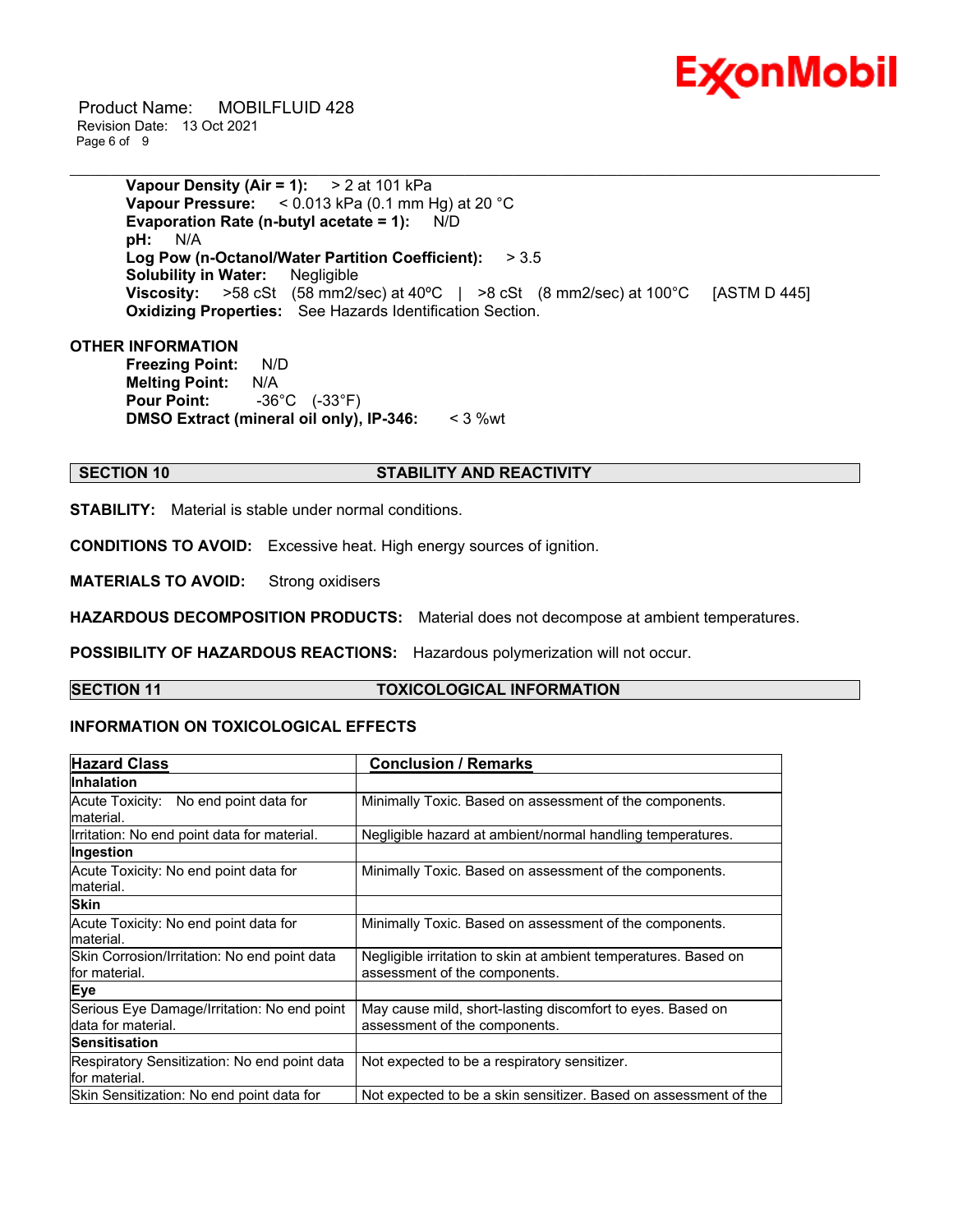

 Product Name: MOBILFLUID 428 Revision Date: 13 Oct 2021 Page 7 of 9

| Imaterial.                                        | components.                                                     |
|---------------------------------------------------|-----------------------------------------------------------------|
| Aspiration: Data available.                       | Not expected to be an aspiration hazard.<br>Based on physico-   |
|                                                   | chemical properties of the material.                            |
| Germ Cell Mutagenicity: No end point data         | Not expected to be a germ cell mutagen. Based on assessment of  |
| for material.                                     | the components.                                                 |
| Carcinogenicity: No end point data for            | Not expected to cause cancer. Based on assessment of the        |
| material.                                         | components.                                                     |
| Reproductive Toxicity: No end point data          | Not expected to be a reproductive toxicant. Based on assessment |
| for material.                                     | of the components.                                              |
| <b>Lactation:</b> No end point data for material. | Not expected to cause harm to breast-fed children.              |
| Specific Target Organ Toxicity (STOT)             |                                                                 |
| Single Exposure: No end point data for            | Not expected to cause organ damage from a single exposure.      |
| material.                                         |                                                                 |
| Repeated Exposure: No end point data for          | Not expected to cause organ damage from prolonged or repeated   |
| Imaterial.                                        | exposure. Based on assessment of the components.                |

#### **OTHER INFORMATION For the product itself:**

Component concentrations in this formulation would not be expected to cause skin sensitization, based on tests of the components, this formulation, or similar formulations.

\_\_\_\_\_\_\_\_\_\_\_\_\_\_\_\_\_\_\_\_\_\_\_\_\_\_\_\_\_\_\_\_\_\_\_\_\_\_\_\_\_\_\_\_\_\_\_\_\_\_\_\_\_\_\_\_\_\_\_\_\_\_\_\_\_\_\_\_\_\_\_\_\_\_\_\_\_\_\_\_\_\_\_\_\_\_\_\_\_\_\_\_\_\_\_\_\_\_\_\_\_\_\_\_\_\_\_\_\_\_\_\_\_\_\_\_\_

#### **Contains:**

Base oil severely refined: Not carcinogenic in animal studies. Representative material passes IP-346, Modified Ames test, and/or other screening tests. Dermal and inhalation studies showed minimal effects; lung non-specific infiltration of immune cells, oil deposition and minimal granuloma formation. Not sensitising in test animals.

#### **SECTION 12 ECOLOGICAL INFORMATION**

The information given is based on data for the material, components of the material, or for similar materials, through the application of bridging principals.

# **ECOTOXICITY**

Material -- Not expected to be harmful to aquatic organisms.

# **MOBILITY**

 Base oil component -- Low solubility and floats and is expected to migrate from water to the land. Expected to partition to sediment and wastewater solids.

# **PERSISTENCE AND DEGRADABILITY**

#### **Biodegradation:**

Base oil component -- Expected to be inherently biodegradable

#### **BIOACCUMULATION POTENTIAL**

 Base oil component -- Has the potential to bioaccumulate, however metabolism or physical properties may reduce the bioconcentration or limit bioavailability.

#### **SECTION 13 DISPOSAL CONSIDERATIONS**

Disposal recommendations based on material as supplied. Disposal must be in accordance with current applicable laws and regulations, and material characteristics at time of disposal.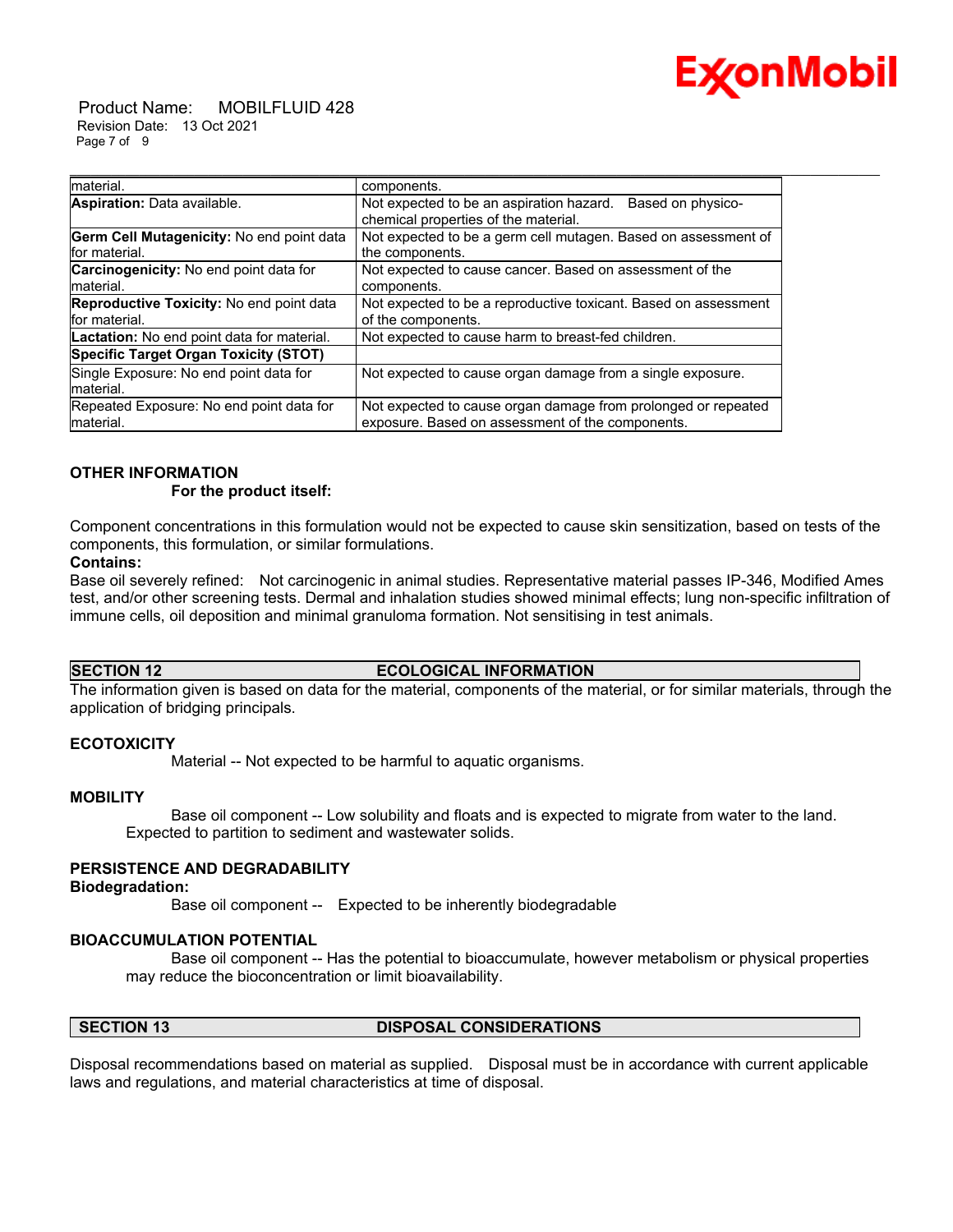Product Name: MOBILFLUID 428 Revision Date: 13 Oct 2021 Page 8 of 9



# **DISPOSAL RECOMMENDATIONS**

Product is suitable for burning in an enclosed controlled burner for fuel value or disposal by supervised incineration at very high temperatures to prevent formation of undesirable combustion products. Protect the environment. Dispose of used oil at designated sites. Minimize skin contact. Do not mix used oils with solvents, brake fluids or coolants.

**Empty Container Warning** Empty Container Warning (where applicable): Empty containers may contain residue and can be dangerous. Do not attempt to refill or clean containers without proper instructions. Empty drums should be completely drained and safely stored until appropriately reconditioned or disposed. Empty containers should be taken for recycling, recovery, or disposal through suitably qualified or licensed contractor and in accordance with governmental regulations. DO NOT PRESSURISE, CUT, WELD, BRAZE, SOLDER, DRILL, GRIND, OR EXPOSE SUCH CONTAINERS TO HEAT, FLAME, SPARKS, STATIC ELECTRICITY, OR OTHER SOURCES OF IGNITION. THEY MAY EXPLODE AND CAUSE INJURY OR DEATH.

\_\_\_\_\_\_\_\_\_\_\_\_\_\_\_\_\_\_\_\_\_\_\_\_\_\_\_\_\_\_\_\_\_\_\_\_\_\_\_\_\_\_\_\_\_\_\_\_\_\_\_\_\_\_\_\_\_\_\_\_\_\_\_\_\_\_\_\_\_\_\_\_\_\_\_\_\_\_\_\_\_\_\_\_\_\_\_\_\_\_\_\_\_\_\_\_\_\_\_\_\_\_\_\_\_\_\_\_\_\_\_\_\_\_\_\_\_

#### **SECTION 14 TRANSPORT INFORMATION**

**LAND (ADR/RID):** Not Regulated for Land Transport

**SEA (IMDG):** Not Regulated for Sea Transport according to IMDG-Code

**Marine Pollutant:** No

**AIR (IATA):** Not Regulated for Air Transport

# **SECTION 15 REGULATORY INFORMATION**

**This material is not considered hazardous according to the Classification of Chemicals based on Globally Harmonized System of Classification and Labelling of Chemicals (GHS).**

# **REGULATORY STATUS AND APPLICABLE LAWS AND REGULATIONS**

**Listed or exempt from listing/notification on the following chemical inventories :** AIIC, DSL, ENCS, ISHL, KECI, PICCS, TCSI, TSCA

# **SECTION 16 OTHER INFORMATION**

# **N/D = Not determined, N/A = Not applicable**

**KEY TO THE H-CODES CONTAINED IN SECTION 3 OF THIS DOCUMENT (for information only):**

- H317: May cause allergic skin reaction; Skin Sensitisation, Cat 1
- H318: Causes serious eye damage; Serious Eye Damage/Irr, Cat 1

H401: Toxic to aquatic life; Acute Env Tox, Cat 2

H411: Toxic to aquatic life with long lasting effects; Chronic Env Tox, Cat 2

# **THIS SAFETY DATA SHEET CONTAINS THE FOLLOWING REVISIONS:**

GHS CLP Supplemental Statements information was added.

GHS Target Organ Phrase information was deleted.

Hazard Identification: EU - Hazards Statement - GHS information was deleted.

Section 01: Product Intended Use information was modified.